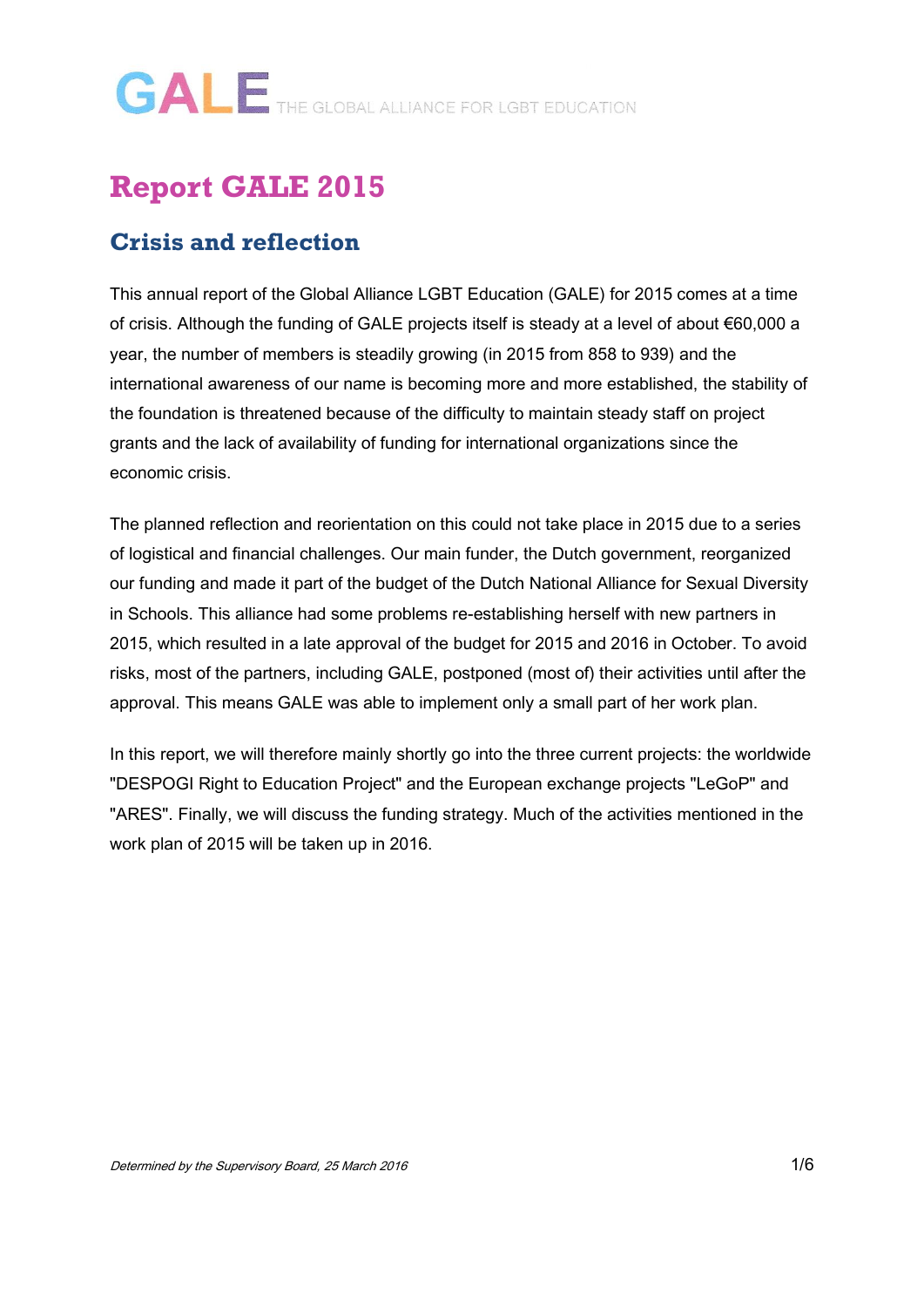#### **The DESPOGI<sup>1</sup> Right to Education Project**

The planned development of a toolkit was rejected by the new partners of the Dutch Alliance for Sexual Diversity in Schools. GALE did desk top research to explore which effective elements have a scientifically proven impact on school and on LGBT safety.

A first internal draft of a brochure on how GALE Ambassadors (active members) can become active to influence national education policy was made. GALE was helped out with this by intern Elisa Potalivo.

A strategic workshop in Rome, which had been planned by Elisa Potalivo, had to be cancelled because of logistic problems experienced by the host organization in Italy.

On IDAHOT (17 May), and updated version of the GALE World Map was published. This was done with the support of intern Valentina Vezelli.

In September, GALE made a formal submission to the Special Representative of the Secretary-General on Violence against Children.

Also in September, GALE sent a youth representative to the Global UNESCO Youth Forum in Geneva. The representative was Omar Didi, who is also active in the Paris based LGBT youth organization MAG Jeunes LGBT. He diffused information about LGBT issues among the representatives and lobbied for inclusion of LGBT in the final recommendations. In the context of Rights and Freedoms, he was able to secure that the following recommendation was made: "Dramatically increase and improve allocation of resources in the education sector to accomplish SDG 4: Ensure inclusive and equitable quality education and promote lifelong learning opportunities for all. Ensure access to safe learning opportunities for all marginalized groups including all gender identities, the LGBT community, migrants, and

-

<sup>1</sup> DESPOGI: "Disadvantaged because of their Expression of Sexual Preference Or Gendered Identity". GALE prefers this acronym rather than "LGBTI" because labeling people into categories hampers learning diversity skills and is often counterproductive in primary and the early stage of secondary schools (students who are not identifying as LGBTI will be ignored).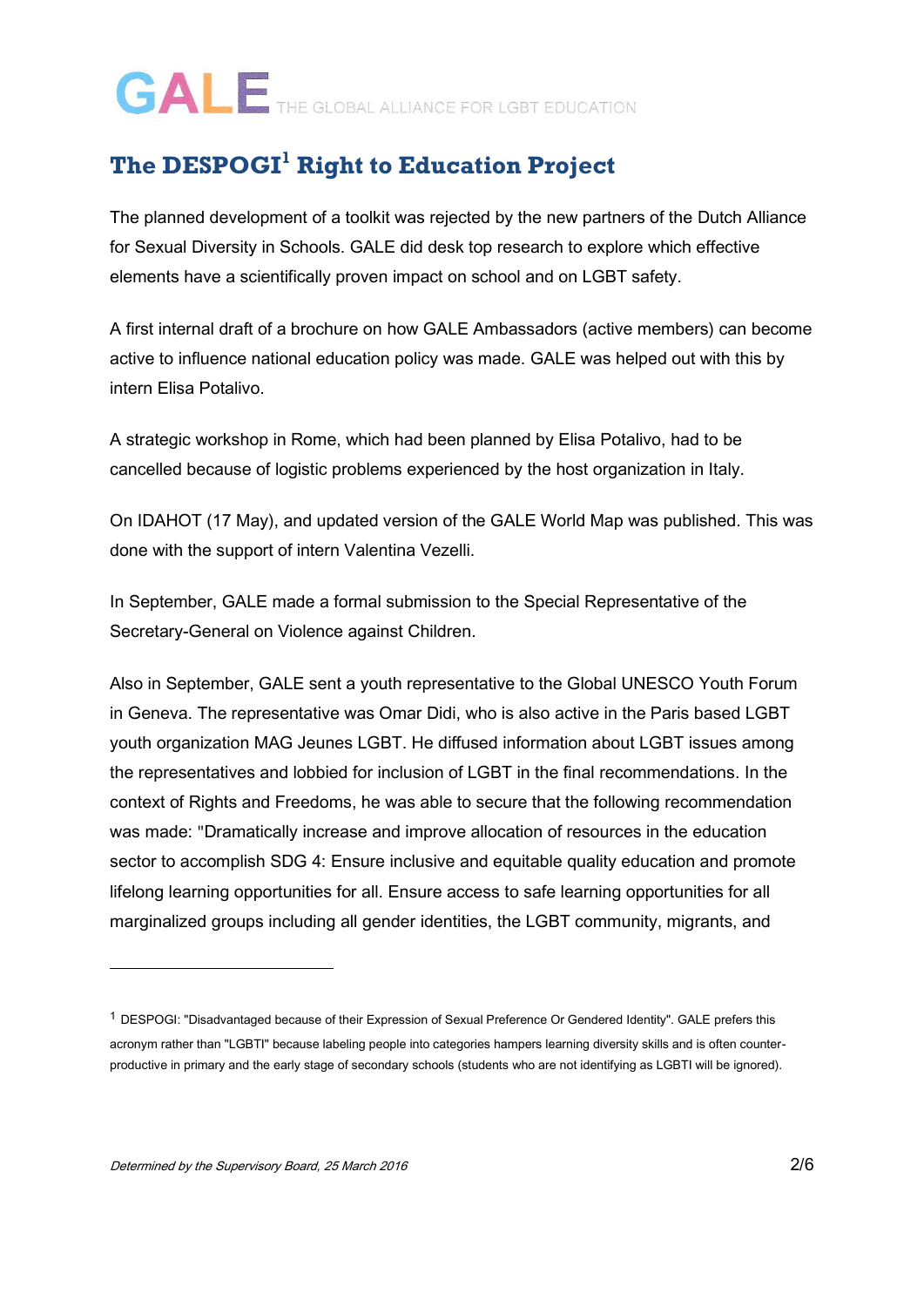indigenous peoples." Omar Didi was included in the European Delegates Group for UNESCO, so will keep being updated about the follow-up. Omar is organizing a European LGBT youth meeting in Strasbourg in 2016 and hopes UNESCO funding will help to cofinance this event.

In October, GALE attended the ILGA Conference in Athens. A proposed political workshop was rejected by the conference organization, which choose to focus on exchange of good practices in politically fighting the Eastern European censorship laws.

In November, GALE had a meeting with the European Trade Union Confederation in Education (ETUCE) to explore opportunities for cooperation of a European project. The first response on this was quite enthusiastic. However, due to slow hierarchies, a final proposal should not be expected before the end of 2016.

In December, GALE participated in the second annual meeting and conference of the European Anti-bullying Network, of which it has become member in early 2015. On behalf of GALE, Peter Dankmeijer did a very well received speech during the European conference. The EAN will focus on European lobbying to made school-based bullying a higher political priority.

Also in December, GALE did a working visit to Bucharest, Rumania. On behalf of GALE, Peter Dankmeijer took part in a forum on human rights day, facilitated an evening with film reviews of short educational films and together with intern Antoinette Kroes, he facilitated two training days for LGBT university students with the aim of empowering them and supporting them to start campus pride groups. The program of a planned strategic workshop was shifted to be more focused on empowerment, when it became clear that a political workshop was too abstract and not useful enough for this audience.

#### **The LeGoP project**

"LeGoP" is an acronym for "Learning Good Practices". With a 2-year grant from the Erasmus+ (KA2) program (the European Community education program), GALE cooperates in 2015 and 2016 with 2 schools and 2 disability organizations in Italy and Spain (Basque country).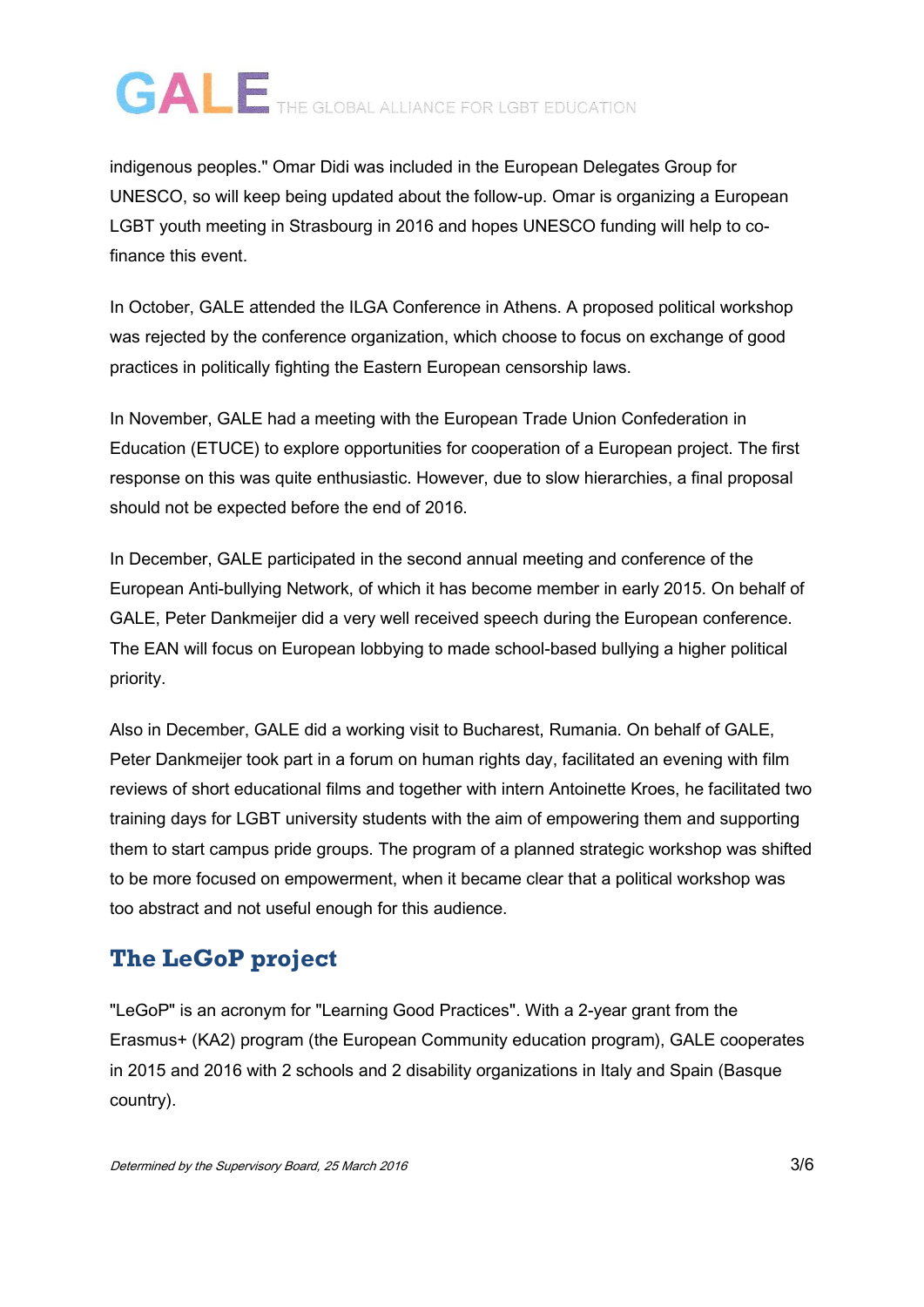In early 2015, GALE did a needs assessment research for the course in the 3 schools. The work for this was largely done by intern Myrthe van Tuijl.

In 2015, GALE developed a teacher training e-learning course on how to combat homophobia. Feedback was given by the Italian and Spanish partners, and it was decided divide the quite extensive course in 2 or 3 parts: a beginners course, a course for experienced teachers and a course for change makers. Because the budget of the project is limited, only the beginners course will be translated in Italian, Spanish and Basque.

In addition, a draft course for companies was also developed.

GALE also took part in an international meeting in Bari for the LeGoP project; Marinus Schouten, Elisa Potalivo, Valentina Vezzelli and Myrthe van Tuijl took part in this meeting and did presentations of the needs assessment.

In November 2015, GALE organized a LeGoP international meeting in Amsterdam for 10 teachers and consultants and 30 Italian students. The students program was facilitated by intern Antoinette Kroes, the adult program and the logistic were done by Peter Dankmeijer. In this venture, GALE worked closely together with the Hyperion College, were the activities took place. The week was a great success and was crowned by an international symposium with more than 120 participants, where the students made a proposal for an LGBT friendly school.

#### **The ARES project**

"ARES" is an acronym for "Artistic Educational System for LGBT people". With a 2-year grant from the Erasmus+ (KA1) program (the European Community education program), GALE cooperates in 2014 and 2015 with 3 adult education organizations from Italy, the UK, Poland and an LGBT organization from Estonia. The ARES project is an exchange project (funding for travel and subsistence) focusing on the relationship between film and other artistic expressions and empowering young LGBT adults.

In March, GALE organized a project meeting in Amsterdam, during which there was also a training session which took place at the Hyperion Lyceum.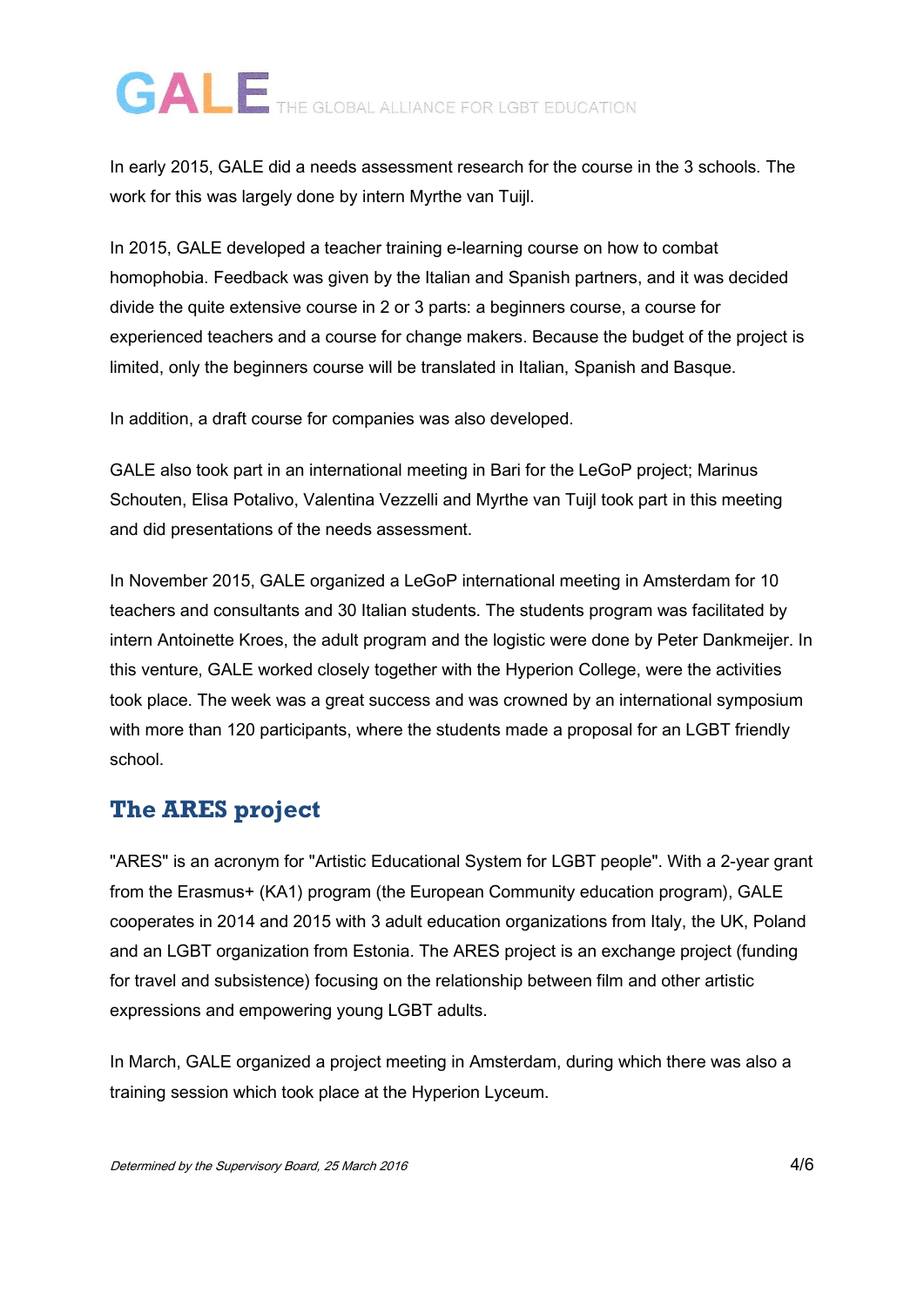In May, GALE organized an international exchange meeting on criteria for educational films on sexual diversity. This was done in cooperation with Ad van Dam of "Film in beeld". The Italian partners thought this was the most interesting discussion they had throughout the project.

In September, the Dutch authorities (CINOP) declared the project a success with a high score. The partnership submitted a follow-up proposal for a multilateral project to the European Erasmus+ program, but this was not selected. There is an intention to raise the quality of the proposal and resubmit it in 2016.

#### **Workshops**

Apart from project events, GALE was organized or asked to facilitate several workshops.

In March, GALE was invited to train 30 German school directors who did a working visit to Amsterdam.

In May, GALE helped facilitate the development of the multi-year strategy plan of the European Forum of LGBT Christians.

In early July, GALE facilitated a teacher training workshop in Stuttgart.

In late July, GALE organized and facilitated a European teacher training of a week for participants from Hungary, Germany and the Netherlands in Sitges, Spain. We are grateful for the perfect support and cooperation of Acción en Blau - Sitges Voluntarios Social and plan to develop this further in other years, hopefully in cooperation with the Catalonian government.

#### **Financial evaluation**

This draft paragraph will be reviewed after finalization of the review of the books by the accountant.

The total turnover of the GALE Foundation in 2015 was  $\epsilon$ 131.807. This includes the staff costs of the Dutch EduDivers Foundation, whose salaries are paid through GALE. However,